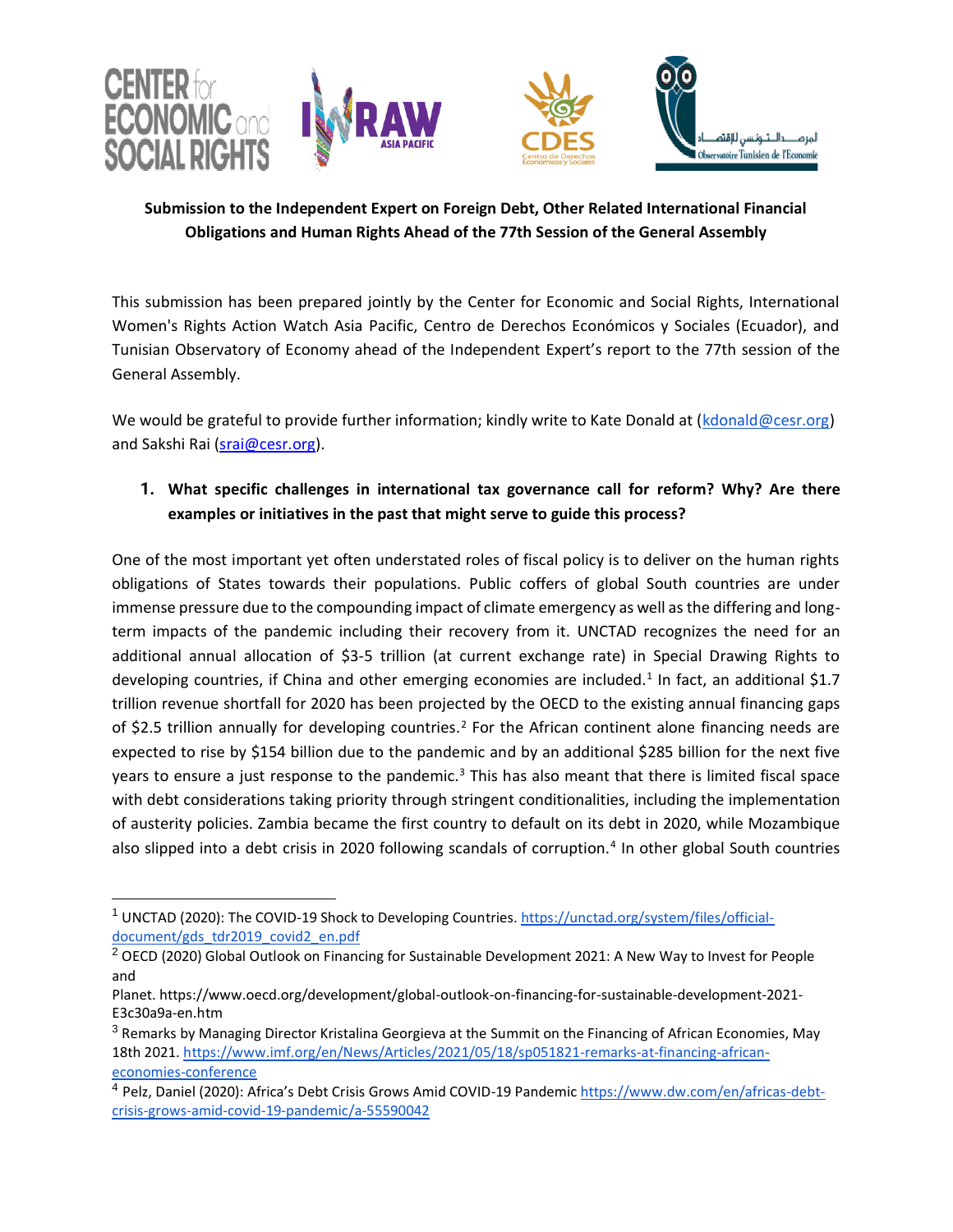







L too, Pakistan and Sri Lanka have already undergone political regime change since the beginning of 2022 due to the gravity of the debt crisis.

These financing gaps are not just abstract technical problems unrelated to one another. They represent a shortfall of desperately-needed investments in goods and services which are essential to realizing people's human rights, especially in the most marginalized communities in the global South. Revenue mobilization through progressive taxation is a crucial part of the solution to this crisis, and indeed a necessary step for States to comply with their obligation to mobilize maximum available resources for the realization of economic, social and cultural rights. Currently, however, international tax governance arrangements hinder rather than help Global South countries in expanding their fiscal space in a manner which would enable them to resource rights more adequately. In particular, the persistence of tax havens and financial secrecy regimes despite commitments such as SDG target 16.4 to end illicit financial flows (IFFs), and a deeply unfair regime of international corporate taxation cry out for more concerted action and more equitable solutions which can tackle inequalities within and between countries.

In light of these global events, the African Finance Ministers adopted a resolution in May 2022 at the 54th session of the UN Economic Commission for Africa calling upon "the international community to undertake appropriate actions at the national, regional and global levels to ensure that illicit financial flows are treated as a system-wide challenge at the global level and that the international community adopts a mechanism for global coordination to systematically monitor illicit financial flows".<sup>5</sup> The Committee further urged the UN "to begin negotiations (...) aimed at eliminating base erosion, profit shifting, tax evasion, including capital gains tax, and other tax abuses."<sup>6</sup>

**2. What should be the nature, scope and purpose of an international tax reform that supports human rights? Which alternatives could be considered and how do they differ from each other and from existing efforts of better collection and regulation of international taxation, for example from the OECD/G20 Agreement achieved in 2021, and its Two Pillar Solution?**

Any international tax reform must have as its central objective to enable and support all countries in mobilizing maximum available resources for the realization of human rights. All countries should be placed on an equal footing to set the standards and participate meaningfully in decision-making on issues related to tax matters to promote sustainable development, gender equality and human rights.<sup>7</sup> Meanwhile, the international obligation of substantive equality found in the Convention on the Elimination of All Forms

<sup>&</sup>lt;sup>5</sup> See Report on the Meeting of Committee of Experts (2022)[: https://papersmart.uneca.org/download/4666](https://papersmart.uneca.org/download/4666) <sup>6</sup> Ibid.

<sup>7</sup> See <https://derechosypoliticafiscal.org/en/>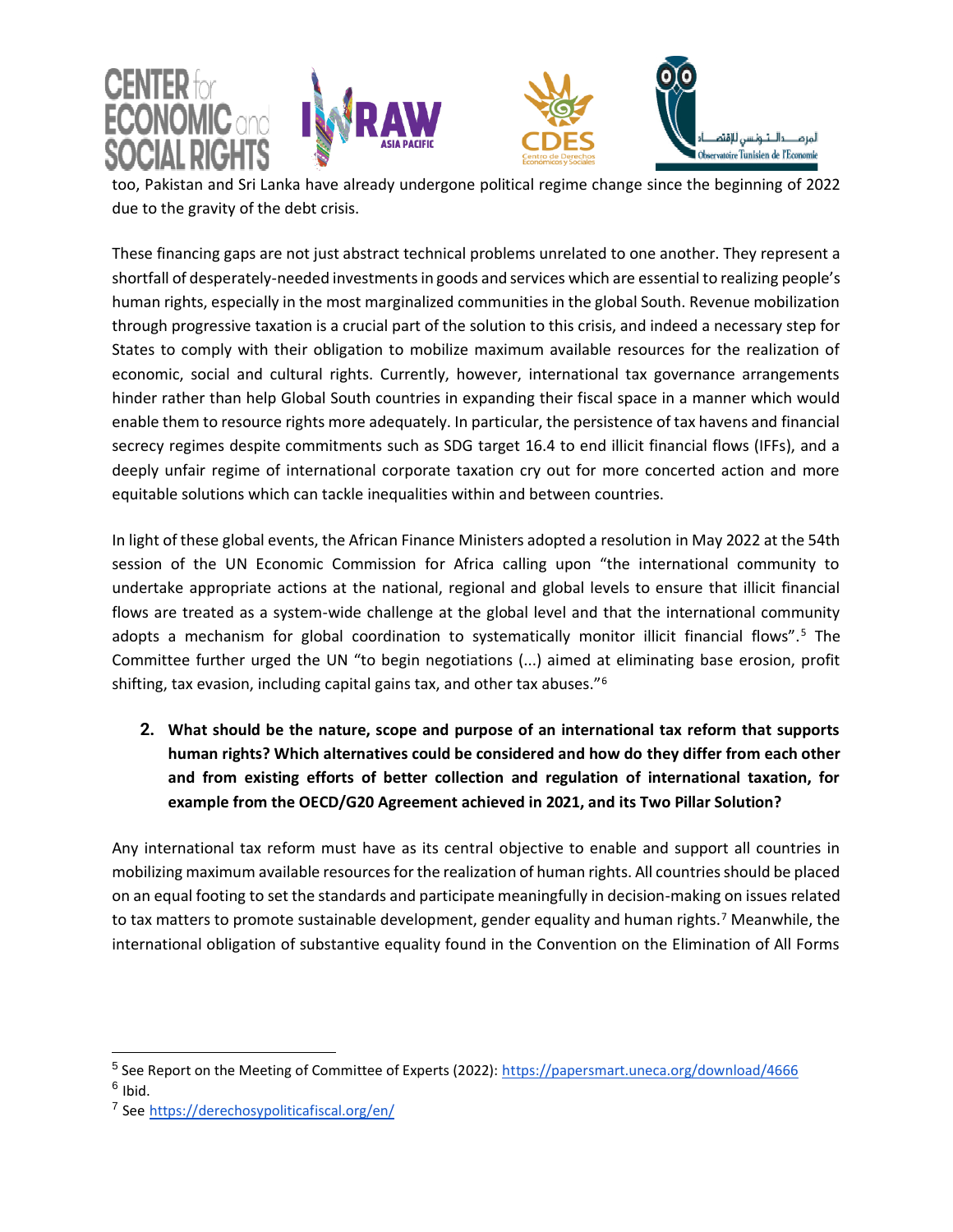







of Discrimination Against Women (CEDAW) can be used to analyze and frame gender responsive economic policy.<sup>8</sup>

The recent global tax agreement brokered by the OECD and G20 falls short of aligning with human rights principles of representation, non-discrimination, non-retrogression, substantive equality, participation as well as redistribution and the obligation to cooperate internationally to realize human rights.<sup>9</sup> Many African countries like Algeria, Ghana, Uganda and Zimbabwe for example, continue to not be a part of the Inclusive Framework under which this agreement was conceived. An analysis by the South Centre Tax Initiative pointed out that while the decision-making process on tax purposes under the Inclusive Framework has a two-layer structure, there is a lack of transparency in how different country interests are balanced due to the "overrepresentation" of certain jurisdictions.<sup>10</sup>

In essence, the agreement aims to tackle two issues: Pillar I which looks into reallocation of profits to market jurisdictions in order to bring companies under the tax net that are without a physical presence. Pillar II on the other hand aims to tackle profit shifting to low or no tax jurisdictions otherwise commonly known tax havens by introducing a global minimum tax. This submission will largely focus on highlighting issues under the Pillar II framework.

To begin with, the 15% threshold proposed under Global Anti-Base Erosion Model Rules (GloBE) or Pillar II has been criticized for being too low to effectively deter large-scale tax abuse, or to make a meaningful difference in enabling global South countries to mobilize the resources needed for their populations. There is a risk that this agreed "minimum" rate will become a ceiling when it is well below the statutory or effective rate of many countries. For low-and middle-income countries to actually benefit from a global minimum tax, the threshold needs to be increased to 25% at least, as has been noted by the High Level Panel on International Financial Accountability, Transparency and Integrity (FACTI) for Achieving the 2030 Agenda.<sup>11</sup> The African Tax Administration Forum (ATAF) expressed similar concerns by advocating that the minimum rate should at least be raised to 20%.

The Model Rules released by the OECD on Pillar II in December 2021 have been criticized "for being overly complex" which introduced a domestic minimum top-up tax (DMTT) over and above the income inclusion

<sup>9</sup> CESR, COVID-19: Recovering Rights Series Topic 2: international cooperation [https://www.cesr.org/sites/default/files/Issue%20Brief%202\\_\\_.pdf](https://www.cesr.org/sites/default/files/Issue%20Brief%202__.pdf) 

[ssl.webflow.com/5e0bd9edab846816e263d633/602e91032a209d0601ed4a2c\\_FACTI\\_Panel\\_Report.pdf](https://uploads-ssl.webflow.com/5e0bd9edab846816e263d633/602e91032a209d0601ed4a2c_FACTI_Panel_Report.pdf)

<sup>&</sup>lt;sup>8</sup> CESR and IWRAW-AP, COVID-19: Recovering Rights series Topic 8, substantive equality [https://www.cesr.org/sites/default/files/Brief%208%20Gender%20Equality\\_0.pdf](https://www.cesr.org/sites/default/files/Brief%208%20Gender%20Equality_0.pdf)

 $10$  South Centre Tax Initiative (2020): Assessment of the Two Pillar Approach to Address the Tax Challenges Arising from the Digitalization of the Econom[y https://www.southcentre.int/wp-content/uploads/2020/12/Assessment](https://www.southcentre.int/wp-content/uploads/2020/12/Assessment-of-the-Two-Pillar-Approach-to-Address-the-Tax-Challenges-Arising-from-the-Digitalization-of-the-Economy-reduced.pdf)[of-the-Two-Pillar-Approach-to-Address-the-Tax-Challenges-Arising-from-the-Digitalization-of-the-Economy](https://www.southcentre.int/wp-content/uploads/2020/12/Assessment-of-the-Two-Pillar-Approach-to-Address-the-Tax-Challenges-Arising-from-the-Digitalization-of-the-Economy-reduced.pdf)[reduced.pdf](https://www.southcentre.int/wp-content/uploads/2020/12/Assessment-of-the-Two-Pillar-Approach-to-Address-the-Tax-Challenges-Arising-from-the-Digitalization-of-the-Economy-reduced.pdf)

<sup>&</sup>lt;sup>11</sup> FACTI Panel (2021): Report of the High Level Panel on International Financial Accountability, Transparency and Integrity for Achieving the 2030 Agenda [https://uploads-](https://uploads-ssl.webflow.com/5e0bd9edab846816e263d633/602e91032a209d0601ed4a2c_FACTI_Panel_Report.pdf)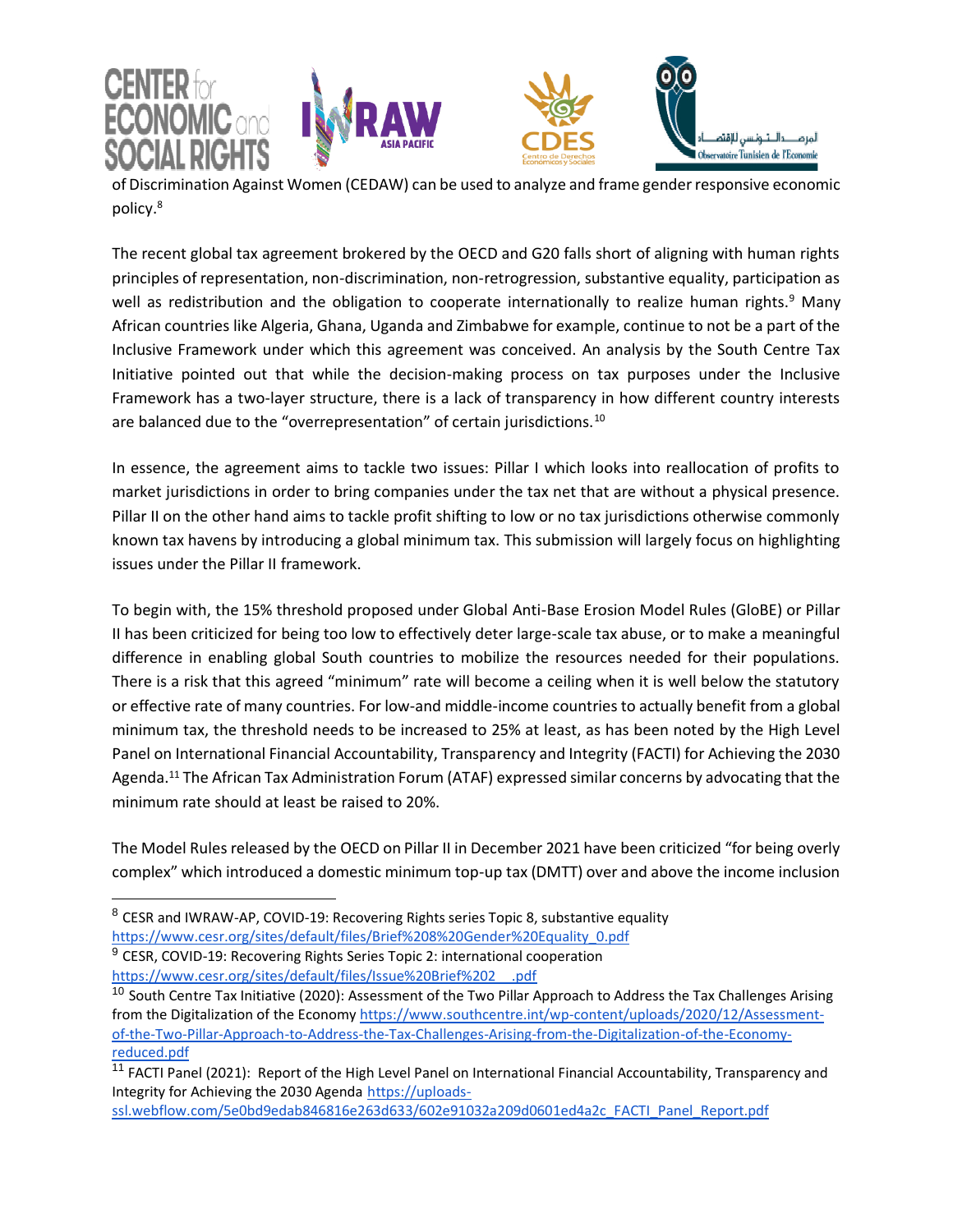

rule (IIR) and the undertax payment rule (UTPR).<sup>12</sup> The DMTT in itself does not contribute towards eliminating profit shifting behavior. Further, the framework only allows backup taxing rights to host countries in the form of UTPR which is applicable only in certain circumstances. In fact, home jurisdictions<sup>13</sup> who will apply IIR are allowed to impose additional taxes beyond the scope. As pointed out by Prof. Wilde's analysis, discouraging UTPR jurisdictions from implementing additional taxes is a systemic flaw and violates the principle of equality in treatment since this would affect the taxing ability of smaller economies who have signed up to this agreement.<sup>14</sup> There is a clear prioritization that taxing rights will be awarded to the residency of a top parent entity that are likely to be based out of low or no tax jurisdictions or tax haven conduits over countries where real economic activities take place (most likely a Global South country).<sup>15</sup>

From the perspective of many Global South countries, the annual turnover of €750 million required for a multinational corporation in order to qualify under Pillar II is too high and should be lowered. Multinational companies (MNCs) with an annual turnover less than €750 million will therefore be unaffected by the GLoBE rules. This means that a host of companies who may have a sizable economic presence to the region in question will be left out. Deciding on such a high threshold without taking into account regional GDPs is questionable. Countries should retain the right to decide which parts of Pillar II they wish to implement or abandon as well as introduce new mechanisms that work best for them without having to cede their sovereign decision-making space. It is impractical to expect countries to implement these rules without ensuring that they undergo appropriate constitutional scrutiny.<sup>16</sup>

The inclusion of "employees" as a parameter in the formula to calculate the UTPR under GloBE is an important one from a labor rights perspective. This expanded definition of "employees" under UTPR includes independent contractors more closely reflects the true scope of real economic activities being conducted by an MNC in a said jurisdiction. More than just including the number of employees, the 'location' of those employees is important as it establishes the economic presence of that particular company. However, whether or how much are gig workers actually included in this definition has not been made clear by the Model Rules thus affecting the amount allocated under UTPR to a source jurisdiction (a Global South country likely). Most platform companies characterize their workers—tied in precarious,

<sup>&</sup>lt;sup>12</sup> CESR (2021): Half Measures Global Digital Tax Proposals Fall Short of Realizing Human Rights. [https://www.cesr.org/sites/default/files/2022/Half\\_Measures\\_-\\_Working\\_Paper\\_CESR.pdf](https://www.cesr.org/sites/default/files/2022/Half_Measures_-_Working_Paper_CESR.pdf)

<sup>&</sup>lt;sup>13</sup> Home or residence jurisdictions have been used interchangeably in the submission.

<sup>&</sup>lt;sup>14</sup> Wilde, de Maarten (2022): On an animal farm and 'equality, however' according to the Pillar 2 Commentary [http://kluwertaxblog.com/2022/03/15/on-an-animal-farm-and-equality-however-according-to-the-pillar-2](http://kluwertaxblog.com/2022/03/15/on-an-animal-farm-and-equality-however-according-to-the-pillar-2-commentary/) [commentary/](http://kluwertaxblog.com/2022/03/15/on-an-animal-farm-and-equality-however-according-to-the-pillar-2-commentary/)

<sup>&</sup>lt;sup>15</sup> BEPS Monitoring Group (2021): Comments on the Model Rules for a Global Anti-Base Erosion Minimum Corporate Tax

[https://static1.squarespace.com/static/5a64c4f39f8dceb7a9159745/t/62040a2b0b8b2c54a4fbea13/16444319161](https://static1.squarespace.com/static/5a64c4f39f8dceb7a9159745/t/62040a2b0b8b2c54a4fbea13/1644431916152/BMG+comments+on+GLOBE+Model+Rules.pdf) [52/BMG+comments+on+GLOBE+Model+Rules.pdf](https://static1.squarespace.com/static/5a64c4f39f8dceb7a9159745/t/62040a2b0b8b2c54a4fbea13/1644431916152/BMG+comments+on+GLOBE+Model+Rules.pdf)

<sup>&</sup>lt;sup>16</sup> OECD Public Consultation Meeting: Implementation Framework of the Global Minimum Tax (2022) [https://www.youtube.com/watch?v=LtjplnZTydE&ab\\_channel=OECDTax](https://www.youtube.com/watch?v=LtjplnZTydE&ab_channel=OECDTax)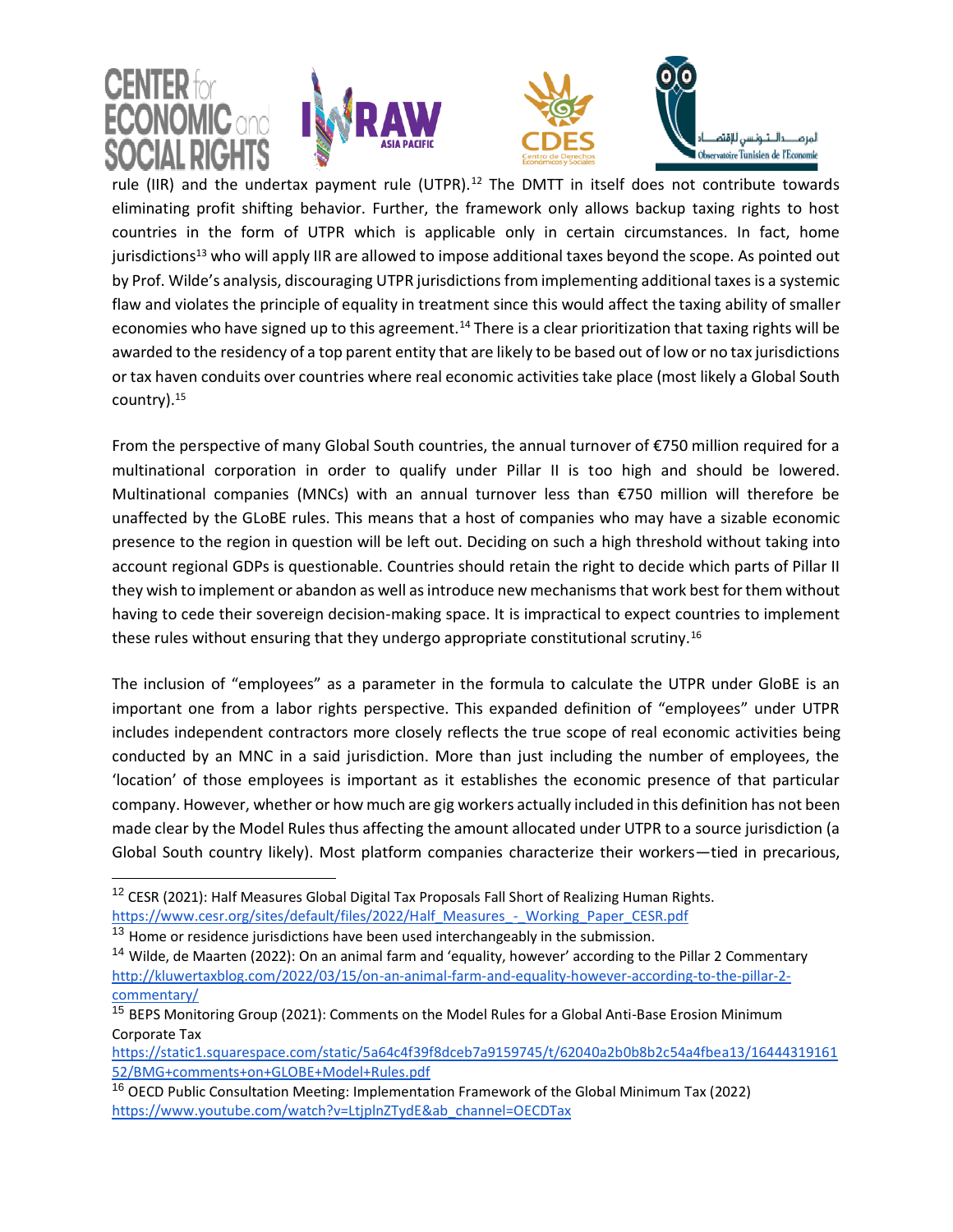







low-paying and uninsured jobs — as service providers, partners, independent contractors or microentrepreneurs — all of which are a gross distortion of their working reality.<sup>17,18</sup> These relations, along with the profits derived from these workers, must be included in any comprehensive international tax regime with a view to ensuring that the benefits of such a regime confer to everyone in the source countries, including those workers that are often invisibilized or marginalized from fiscal policy making spaces (including women, indigenous, and migrant workers).

**3. What would be the advantages/disadvantages of a single global tax entity? How would a global tax body ensure equal representation of the interests, needs and concerns of different States, particularly low and middle-income countries? What would be the advantages/disadvantages of regional fiscal or tax entities?**

Regional tax forums have played a leading role in strengthening cooperation on matters related to international tax and illicit financial flows apart from coordinating capacity building and skill sharing needs of global South countries. In the absence of a pan-regional tax forum that focuses on the region's development needs, Asia-Pacific lacks the political momentum to tackle IFFs or the existing secrecy jurisdictions. Coincidentally the region also has a high proportion of under-regulated traditional tax havens, special economic zones<sup>19</sup> and international financial services centers that have been modeled after influential secrecy jurisdictions like Dubai and Hong Kong. Unfortunately, several proposals made by the UN Economic and Social Commission for Asia-Pacific secretariat over the years to create a region-wide space on strengthening regional tax cooperation have received massive pushback from member states.

In our view, any entity that aims to drive the mandate on reforming the international tax rules must be in line with human rights principles (including substantive gender equality) and international law. "The absence of redistributive justice redirects negative impacts on the shoulders of women. Regressive taxation measures and IFFs (especially corporate tax abuse and tax havens, as stated by the CEDAW Committee) reduce the fiscal space for governments, who then are not able to spend the maximum amount of resources to ensure gender equality and women's human rights."<sup>20</sup>

<sup>&</sup>lt;sup>17</sup> Sakshi Rai (2021): Platforming Workers Rights in Global Tax Deals. Center for Economic and Social Rights. <https://www.cesr.org/platforming-workers-rights-global-tax-deals/>

<sup>&</sup>lt;sup>18</sup> An investigation by the Centre for International Corporate Tax and Accountability Research showed that service fees collected from users and Uber workers (drivers and couriers) for using the technological platform are in fact royalty payments used to shift and report incomes in the Netherlands. The multinational was found to be using a complex web of Dutch shell companies to shift profits out of countries, thus effectively undermining revenue that should be used for public services and realizing human rights.

<sup>&</sup>lt;sup>19</sup> Mekong Migration (2019): Jobs in SEZ[s http://www.mekongmigration.org/wp-content/uploads/2019/09/Jobs](http://www.mekongmigration.org/wp-content/uploads/2019/09/Jobs-in-SEZs-23-Sep-2019.pdf)[in-SEZs-23-Sep-2019.pdf](http://www.mekongmigration.org/wp-content/uploads/2019/09/Jobs-in-SEZs-23-Sep-2019.pdf)

<sup>&</sup>lt;sup>20</sup> See Campaign of Campaigns <https://www.campaignofcampaigns.com/index.php/en/un-tax-convention>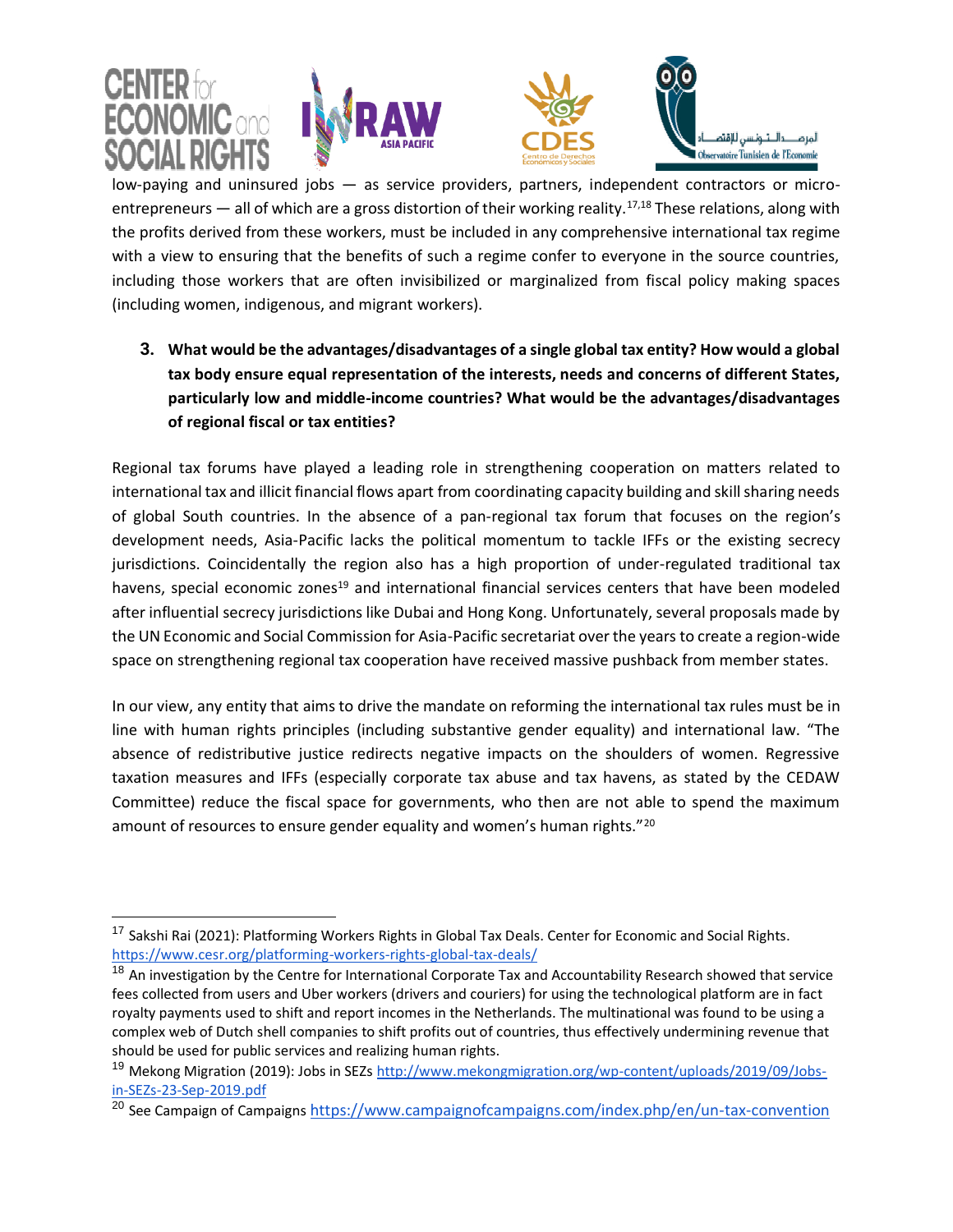

L







**4. What measures and mechanisms should be put in place to ensure that a global tax entity incorporates human rights principles and priorities in its processes and outcomes?**

The international human rights system must be an essential component of an international tax governance system. The two regimes must not be siloed and the human obligations of States must be incorporated into a new global tax regime. This would be a benefit of hosting a global tax entity under the auspices of the UN, as human rights are one of the three "pillars" of the UN and central to the UN Charter.

Human rights obligations informing a global tax entity should focus towards mobilizing maximum available resources towards the realization of economic, social and cultural rights, the right of peoples' to selfdetermination and the obligation to eliminate all forms of discrimination be it on the basis of race, sex, gender or other grounds. To this end the obligations in the ICESCR which require states to cooperate internationally to realize the economic and social rights of those beyond their borders is key in establishing a more equitable international tax regime. In particular, countries have "extraterritorial obligations" which mean they must not act in ways (either unilaterally or through international institutions like IFIs) which constrain the fiscal space of other countries to realize rights. The preamble to CEDAW itself includes a recognition that "the establishment of the new international economic order based on equity and justice will contribute significantly towards the promotion of equality between men and women". The fiscal impact of illicit financial flows and other insidious tax practices considerably weakens the ability of states especially those in the Global South to invest in fundamental rights such as education, healthcare and social security.

Finally, a global tax entity must be consistent with the establishment of a just and equitable international economic order which the Special Rapporteur on Racism has recognized as an essential component for eliminating contemporary structures of racial discrimination which are rooted in slavery, colonialism and apartheid.<sup>21</sup> This means the effective and meaningful participation of countries in the global South (most of whom are formerly colonized states) is achieved and measures are taken to guard against any neocolonial dynamics.

# **5. What would be the arguments in favor of a UN Convention on Tax? What would be the benefits of such an instrument for developing countries, including Small Island Developing States and Least Developed Countries?**

A UN Convention on Tax would be a big step forward in bringing norm and standard-setting on international tax matters under the auspices of the UN - where all States have an equal "seat at the table". One of the key benefits for global South countries is that the UN Convention would "level the playing field" on international tax matters. Given the centrality of human rights to the UN Charter, a UN Convention would also need to recognize international human rights law as a crucial foundation, as global

<sup>&</sup>lt;sup>21</sup> See Report on Reparations for Racial Discriminatio[n https://daccess-ods.un.org/tmp/8454769.84977722.html](https://daccess-ods.un.org/tmp/8454769.84977722.html)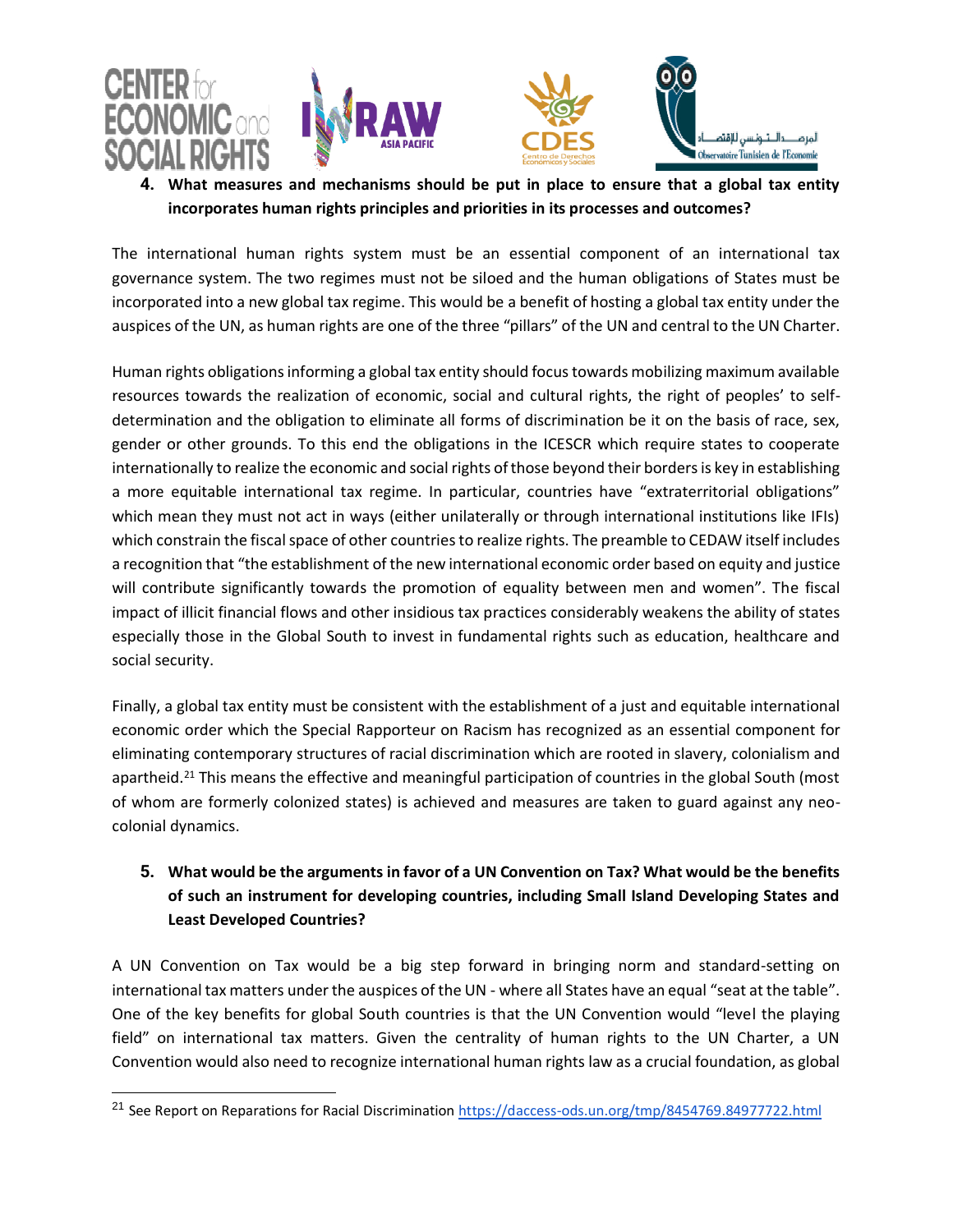







L economic governance institutions often do not. It would allow the harmonization of public or private law standards in financial, accounting, tax or fiscal matters with the normative framework of international human rights law.

For any UN Convention on Tax to be a real benefit for the populations of the global South, human rights obligations enshrined in treaties would have to be meaningfully cross-referenced and incorporated. These include obligations such as substantive equality and non-discrimination, maximum available resources, and international cooperation/extraterritorial obligations. The UN Convention on Tax should recognize, first and foremost, that the realization of human rights must be a fundamental objective of fiscal policy and that the obligations of States to respect, protect and fulfill human rights demand a proactive role for the State and must guide tax decision-making. The recently-adopted Principles for Human Rights in Fiscal Policy (based on a thorough analysis and interpretation of how human rights law should apply to fiscal policy) provide important guidance in this regard.<sup>22</sup>

The Convention should enable and support progressive tax reforms with a gender and environmental approach, which includes taxes on large fortunes, inheritances, capital gains and surplus profits from certain sectors benefited in this context (extractive activity, digital services, pharmaceuticals, etc.). Another crucial objective of such a Convention would be the recovery of assets lost due to tax abuse and IFFs, including through the strengthening of measures to achieve financial transparency such as: the automatic exchange of information on financial, corporate and commercial matters including public country-by-country reporting by MNCs and public beneficial ownership, among other measures, as a result of greater cooperation between countries that strengthens the capacity of control agencies, that go beyond the current standards.<sup>23</sup> The capacity of the judicial systems of the countries and of the National Human Rights Institutions to deal with fiscal policy and the crimes generated from it could also be strengthened. The UN Convention should also prohibit any provision, law or rule that governments may take that goes against the human rights obligations of a country party to the Convention.

**6. In recent months, there has been a stronger call for a Global Beneficial Ownership Registry. What should be the process and mechanisms to achieve this goal? What measures or considerations are needed to ensure that such a registry is framed along human rights principles? What practices, legislation or policies at the national or regional level might serve as good references?**

Individuals engaging in illicit activities often seek to hide or offshore their wealth and assets by creating a corporate or a legal personality using fictitious schemes or arrangements. For a global beneficial

<sup>&</sup>lt;sup>22</sup> Principles for Human Rights in Fiscal Policy

[https://www.cesr.org/sites/default/files/2021/Principles\\_for\\_Human\\_Rights\\_in\\_Fiscal\\_Policy-ENG-VF-1.pdf](https://www.cesr.org/sites/default/files/2021/Principles_for_Human_Rights_in_Fiscal_Policy-ENG-VF-1.pdf)

<sup>&</sup>lt;sup>23</sup> LATINDADD and CDES (2022): América Latina y el Caribe frente a las secuelas de pandemia y guerra: "Llueve sobre mojado". Recomendaciones de la sociedad civil en el marco de Financiamiento para el Desarrollo.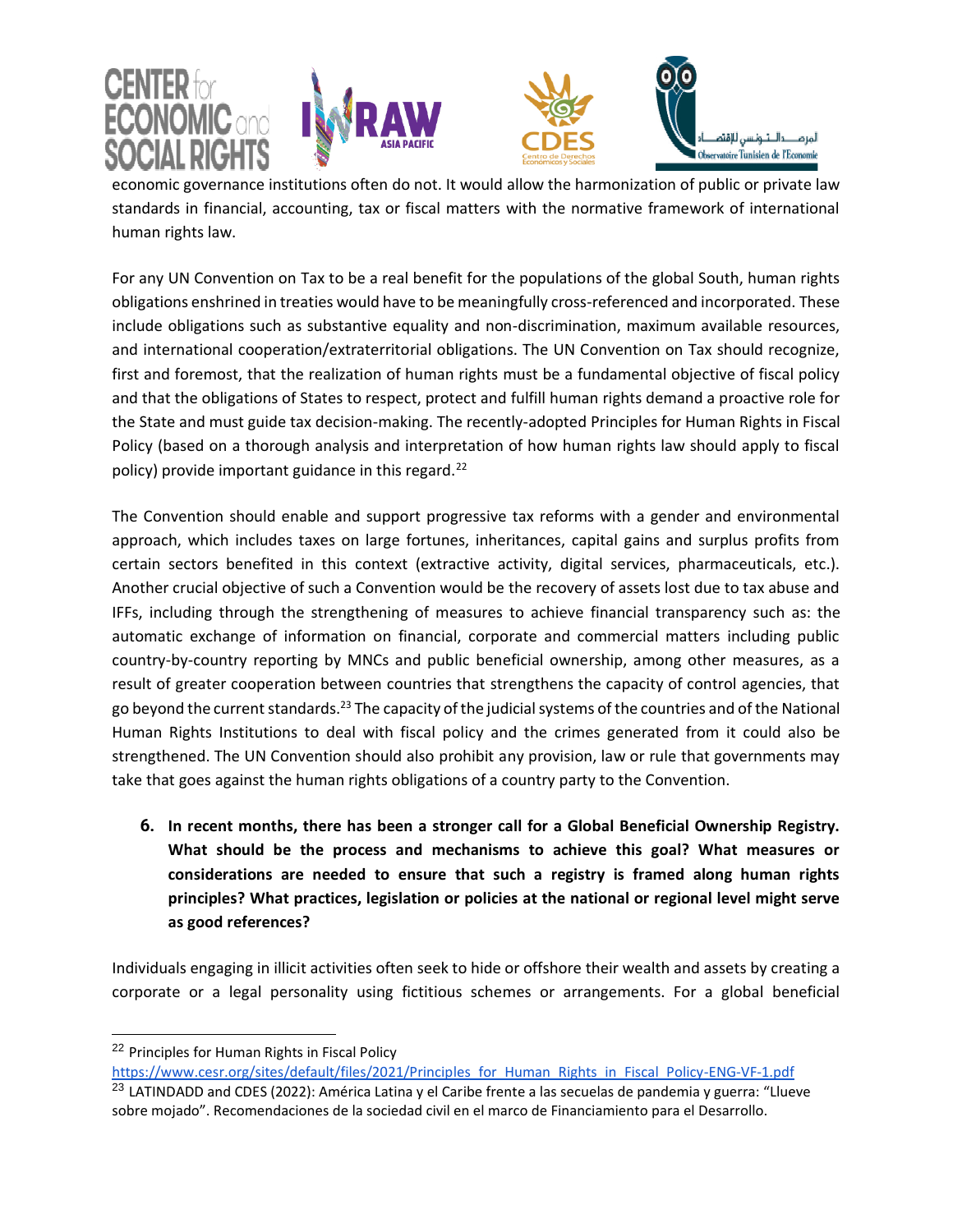

ownership register to function effectively, the underlying requirement of mutual cooperation among countries will have to be established and nurtured. Additionally, there would have to be consensus over how countries define an "ultimate beneficial owner" (UBO) and more importantly if this initiative would require setting up an independent body overseeing the global registry to maintain format, enforce mandatory disclosure requirements and ensure an appeal process. Apart from disclosing information on UBOs, income cash-flow statements, balance sheets of businesses and their affiliates, and the names and residence of shareholders must also be made available.

Adhering to the human rights principles of democratic representation, transparency and accountability, an openly accessible register on UBOs must include information on direct or indirect control, influence, voting rights or significant interest by a natural person(s) through contract or otherwise is essential in combating tax abusive, money laundering and other illicit practices in a machine-readable format. It should be noted that as brokers, accountants and other intermediaries are involved in trading securities and bonds in financial markets, it is still hard to pin down who the UBOs are behind these transactions.

Many countries have functional central registers on different assets and land in place. Countries like the UK have made considerable progress in coming up with a public UBO register but it is yet to include English Limited Liability Partnerships which have been used as a secrecy instrument. As a G20 country, Argentina's legal framework, introduced in 2020, on furthering corporate transparency of legal entities includes companies (affected assets and holdings), partnerships, associations as well as different classes of investment funds (private securities, shares, quotas and other participations) despite the register not being open to public scrutiny.<sup>24</sup> India too uses a wider definition to determine a beneficial owner using the criteria of "significant beneficial interest". In our view, a public register on ultimate beneficial ownership must cover all legal entities, instruments and arrangements like companies (listed/unlisted, assets or holdings), foundations, trusts, associations (unincorporated/ incorporated or body of persons), different classes of investment funds, cooperative societies and limited liability partnerships. It is further recommended that the threshold for identifying a UBO should be at zero as any other threshold would be susceptible to abuse.

As illicit financial flows have a cross-border component to themselves, this means that even international illicit financial transactions are carried out through the SWIFT messaging system: "a secure communications protocol used amongst thousands of banks to communicate and authorize credits or debits of accounts".<sup>25</sup> Evidence from numerous past scandals like the Russian Laundromat have shown us that accounting movements are not always decided on the basis of "economic reality" but on the basis of

<sup>24</sup> See<https://www.boletinoficial.gob.ar/detalleAviso/primera/227833/20200415>

<sup>&</sup>lt;sup>25</sup> Andres Arauz (2020): Technical Module: The Role of Banks in Latin America as a Facilitator of Illicit Financial Flows. [https://www.cbgaindia.org/wp-content/uploads/2020/03/Module-5\\_Technical-Module\\_The-Role-of-](https://www.cbgaindia.org/wp-content/uploads/2020/03/Module-5_Technical-Module_The-Role-of-Banking-in-Latin-America-as-a-Facilitator-of-Illicit-Financial-Flows.pdf)[Banking-in-Latin-America-as-a-Facilitator-of-Illicit-Financial-Flows.pdf](https://www.cbgaindia.org/wp-content/uploads/2020/03/Module-5_Technical-Module_The-Role-of-Banking-in-Latin-America-as-a-Facilitator-of-Illicit-Financial-Flows.pdf)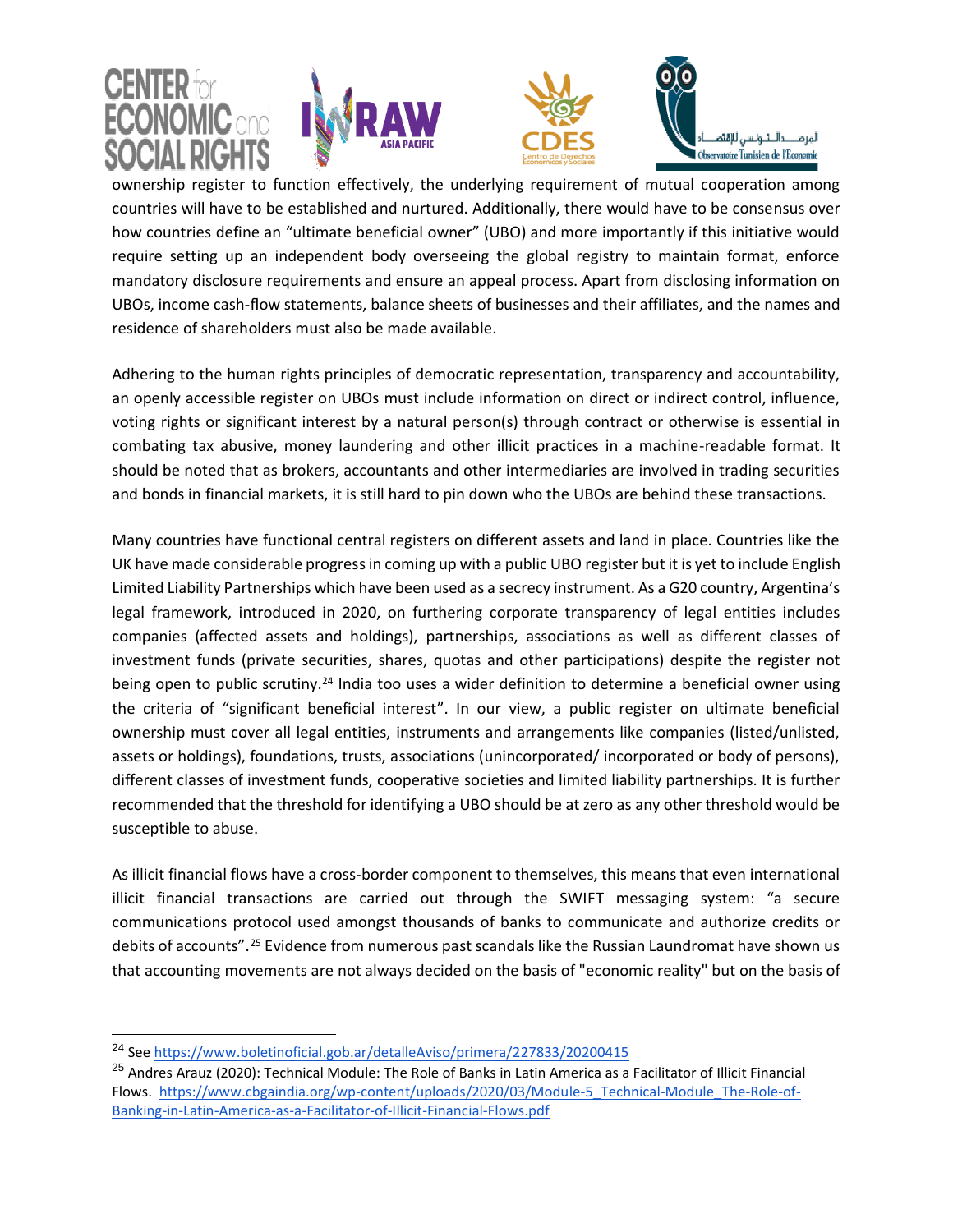







L jurisdictions selling the highest levels of secrecy.<sup>26</sup> Therefore, the cross-border characteristic of IFFs is built on the conventions established by the international banking correspondence system, with the US dollar being the dominant currency being used.

More importantly, banks that undertake accounting movements via jurisdictions based on convenience as a matter of fact should be regarded as illicit too and must be recognized as enablers of IFFs. SWIFT which has often been used by the US to detect money laundering or terrorist financing activities, does not necessarily share this information readily with the enforcement agencies of global South countries. A huge part of timely detection of cross-border IFFs is useful in recovering hidden assets and wealth for that country. Financial secrecy at this point is deliberately being maintained by international banks, financial institutions and other rule-making bodies to keep countries from being able to access real time tax and financial information and take prompt action on jurisdictions comporting as 'safe havens'.

In a step towards transparency, we also recommend that any international transaction using the SWIFT messaging system must include information on the UBO.<sup>27</sup> International cooperation on matters of IFFs and in particular tax abuse must bridge geopolitical differences in how information is shared with global South countries. In that regard, a global beneficial ownership register will aid cross-border law enforcement agencies to recover stolen assets effectively and timely. The FACTI Panel report recommends that Member States should consider expanding public beneficial registries into public asset registries as the next step towards emboldening transparency.<sup>28</sup>

**7. For a number of years, linked to various global reports from investigative journalists' consortiums, including the most recent "Pandora Papers", there has been a call to better monitor and regulate the activities of some financial advisors, and other professionals, such as lawyers, accountants and notaries, as part of enhancing mechanisms to address tax evasion, tax fraud and corruption. Are there practices, legislation or policies at national or regional levels that could serve as good examples? Are there case studies that could be considered for this report?**

Accountancy reforms such as public country-by-country reporting can reveal how and where multinational corporations pay their taxes and actually end up reporting their incomes. This information can shed light on where companies operate on the basis of employees, users, sales etc. even without

<sup>26</sup> OCCRP (2017): The Russian Laundromat Exposed[. https://www.occrp.org/en/laundromat/the-russian](https://www.occrp.org/en/laundromat/the-russian-laundromat-exposed/)[laundromat-exposed/](https://www.occrp.org/en/laundromat/the-russian-laundromat-exposed/) 

<sup>&</sup>lt;sup>27</sup> Andres Knobel (2019): Data on Bank Transfers: Complementing Automatic Exchange of Information and Detecting Illicit Financial Flows in Real Time. Tax Justice Network [https://taxjustice.net/wp](https://taxjustice.net/wp-content/uploads/2019/07/Swift-proposal-2019-Tax-Justice-Network.pdf)[content/uploads/2019/07/Swift-proposal-2019-Tax-Justice-Network.pdf](https://taxjustice.net/wp-content/uploads/2019/07/Swift-proposal-2019-Tax-Justice-Network.pdf) 

<sup>&</sup>lt;sup>28</sup> FACTI Panel (2021): Report of the High Level Panel on International Financial Accountability, Transparency and Integrity for Achieving the 2030 Agenda [https://uploads-](https://uploads-ssl.webflow.com/5e0bd9edab846816e263d633/602e91032a209d0601ed4a2c_FACTI_Panel_Report.pdf)

[ssl.webflow.com/5e0bd9edab846816e263d633/602e91032a209d0601ed4a2c\\_FACTI\\_Panel\\_Report.pdf](https://uploads-ssl.webflow.com/5e0bd9edab846816e263d633/602e91032a209d0601ed4a2c_FACTI_Panel_Report.pdf)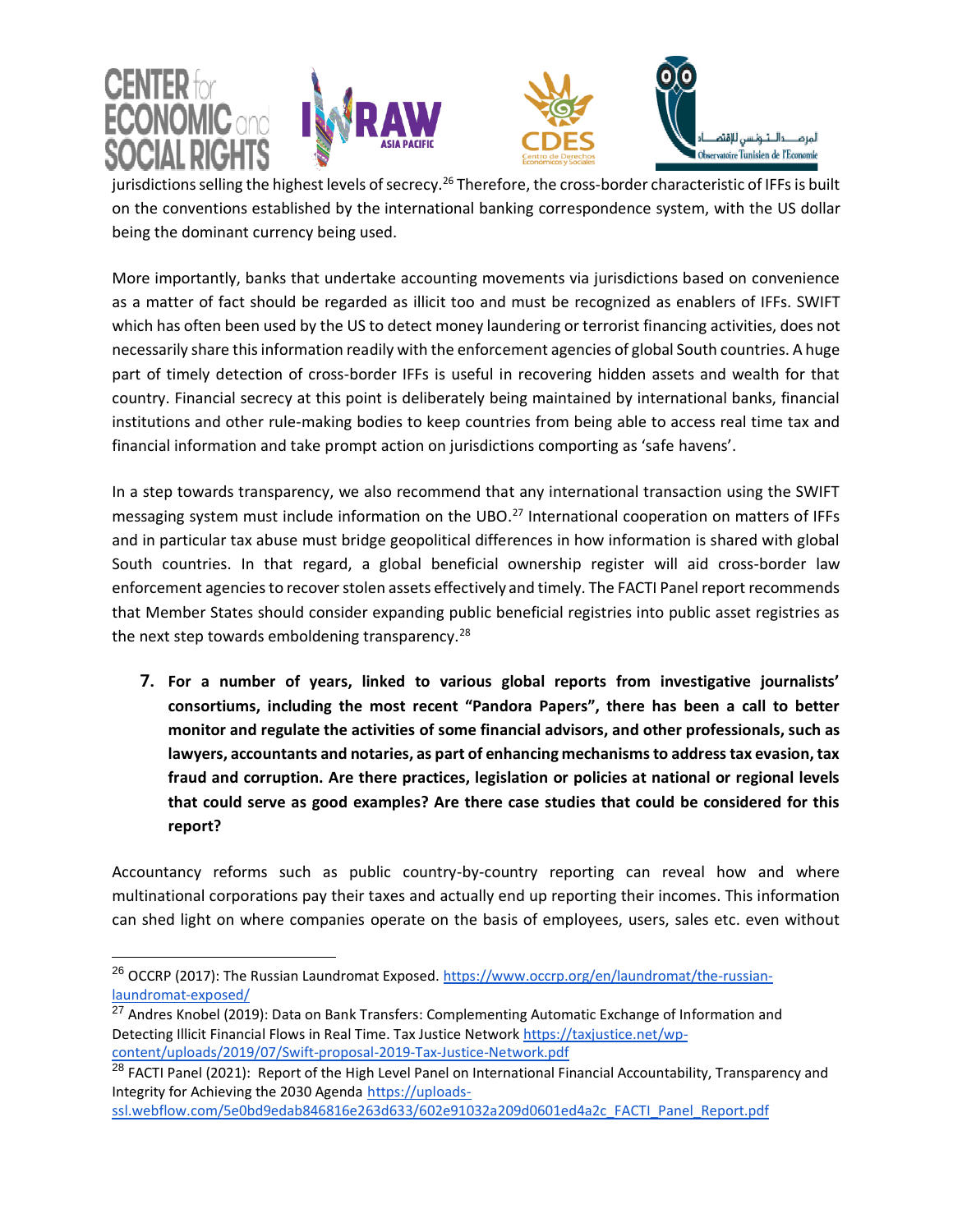

necessarily having a physical presence in that particular jurisdiction, allowing market jurisdictions to reclaim their right to tax digital companies. The Principles on Human Rights in Fiscal Policy<sup>29</sup> recommend that a) "commercial Banks, financial institutions, financial services providers, tax lawyers, and accountants must exercise due diligence with their clients and should not participate in business activities that have the principal activity of facilitating tax evasion and avoidance. These actions undermine the enjoyment of human rights. Industry and profession-specific guidelines should be developed to ensure compliance"; b) they also call for "companies to refrain from contracting, or if necessary sanction, those who facilitate fiscal abuse, such as lawyers and accountants."; c) financial institutions must be "held accountable for their role in facilitating tax evasion and avoidance."; d) in cases of non-compliance, license or registration must be withdrawn and these institutions must be subject to effective monitoring systems. Further, "the regulation and supervision of banks should include requirements regarding client identification, the establishment of registries and accounting records, and the reporting of suspicious transactions, both internally and externally."

#### **National Case Studies**

### **India - Transparency in Political Financing and Right to Information**

Centered around public interest, the Right to Information (RTI) law is a powerful tool to hold governments accountable and is often used by public prosecutors, journalists and common citizens to realize social justice and assert their democratic space. Political parties, for example, are financed through electoral trusts in India registered as not-for-profit entities. These essentially provide a high degree of opacity in how political parties are funded. "In 2014, an RTI application made to the Income Tax (IT) department on behalf of the Association for Democratic Reforms (ADR), a nongovernmental organization, sought disclosure of the names and addresses of all the Electoral Trusts and other charitable trusts formed from Assessment Year 2003-04 and 2013-14. The application also sought audit reports, the details of contributions received by electoral trusts and distributed to the political parties as well as the terms of income tax exemptions as claimed by these trusts."<sup>30</sup> The IT department rejected the application on the grounds that this information was withheld in a fiduciary capacity. ADR challenged this decision arguing that electoral trusts in fact have a legal duty to furnish this financial information as a matter of public interest. The privacy grounds cited by the IT department applied to natural persons and not legal persons. They further argued that "political parties be treated as public authorities" and should therefore be brought under the RTI Act. Upon review, the Central Information Commission ruled in favor of the appeal, arguing that electoral trusts in fact do serve a public function and financing of political parties should not

<sup>&</sup>lt;sup>29</sup> CESR (2021): Principles for Human Rights in Fiscal Policy.

[https://www.cesr.org/sites/default/files/2021/Principles\\_for\\_Human\\_Rights\\_in\\_Fiscal\\_Policy-ENG-VF-1.pdf](https://www.cesr.org/sites/default/files/2021/Principles_for_Human_Rights_in_Fiscal_Policy-ENG-VF-1.pdf)

<sup>&</sup>lt;sup>30</sup> Financial Transparency Coalition (2020) Addressing Illicit Financial Flows: National, Regional and Global Intervention[s https://financialtransparency.org/wp-](https://financialtransparency.org/wp-content/uploads/2020/03/Module_4_Addressing_Illicit_Financial_Flows_National_Regional_and_Global_Interventions-1.pdf)

[content/uploads/2020/03/Module\\_4\\_Addressing\\_Illicit\\_Financial\\_Flows\\_National\\_Regional\\_and\\_Global\\_Intervent](https://financialtransparency.org/wp-content/uploads/2020/03/Module_4_Addressing_Illicit_Financial_Flows_National_Regional_and_Global_Interventions-1.pdf) [ions-1.pdf](https://financialtransparency.org/wp-content/uploads/2020/03/Module_4_Addressing_Illicit_Financial_Flows_National_Regional_and_Global_Interventions-1.pdf)